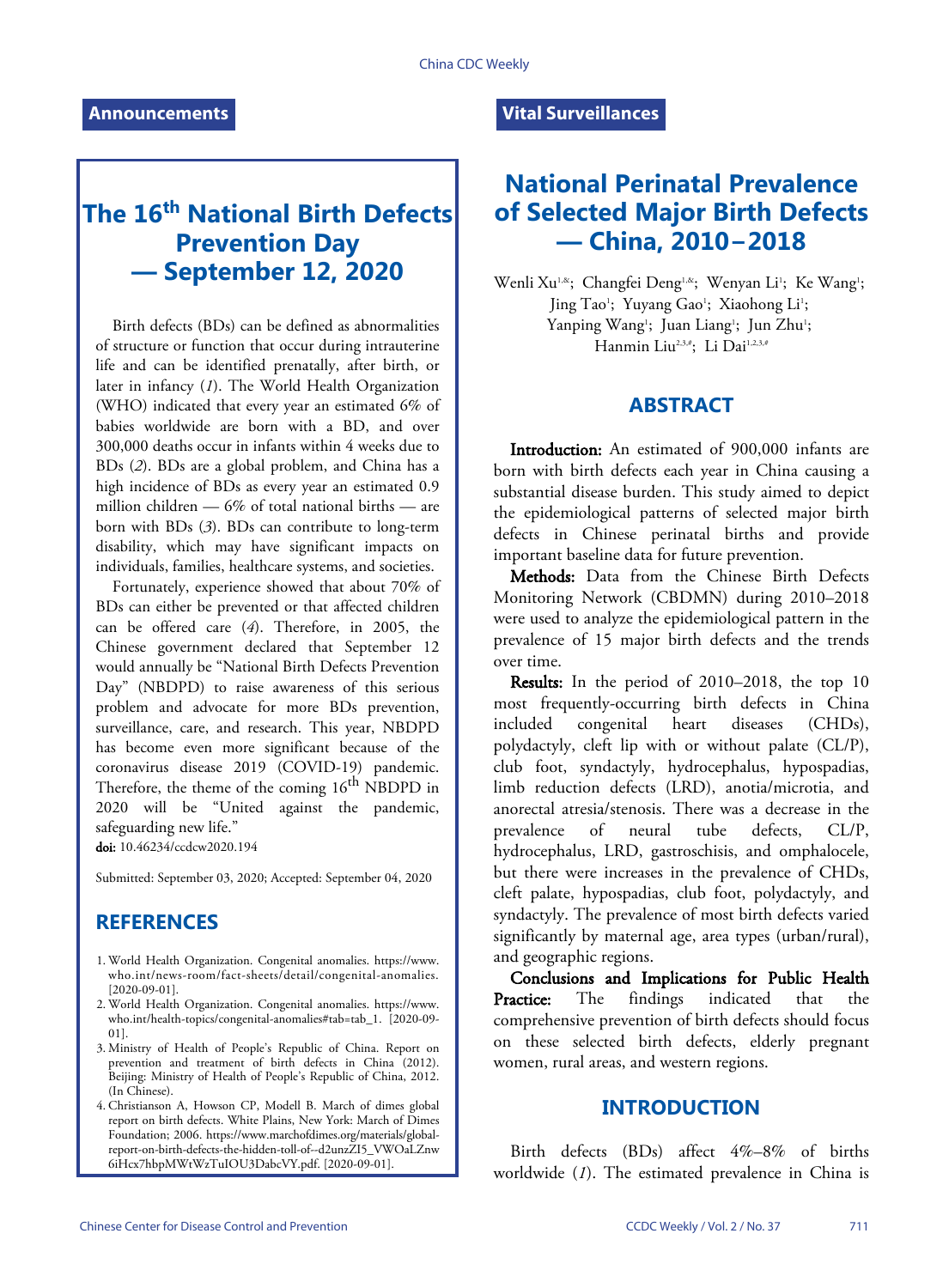5.6%, with approximately 900,000 infants born with various defects each year (*[2](#page-6-1)*). BDs are the leading cause of infant mortality in China, accounting for about 20% of deaths (*[2](#page-6-1)*–*[3](#page-6-2)*). Other adverse outcomes include premature death in early life, disabilities, impaired physical and mental well-being, negative effects on quality of life, which result in a substantial disease burden on families and societies (*[1](#page-6-0)*–*[2](#page-6-1)*,*[4](#page-6-3)*). According to the Global Burden of Disease Study in 2017, BDs are the tenth leading cause of disability-adjusted life years (DALYs) among women and ninth among men (*[5](#page-6-4)*). As a global public health problem, BDs have been of major concern to governments, health professionals, and the public.

Although several genetic, behavioral, and environmental risk factors have been identified, the underlying causes of most BDs were unclear (*[1](#page-6-0)*–*[2](#page-6-1)*). BDs surveillance played an important role in exploring possible risks, monitoring dynamic changes in prevalence, and providing evidence for interventions (*[4](#page-6-3)*). With rapid socioeconomic development in China, birth policies, family income, maternal nutrition, prenatal care, and socioeconomic and demographic factors have varied significantly. However, reliable data on the prevalence of major BDs was limited. Using 2010–2018 data extracted from the Chinese Birth Defects Monitoring Network (CBDMN) (*[4](#page-6-3)*,*[6](#page-6-5)*–*[8](#page-6-6)*), we aimed to analyze the epidemiological pattern in the prevalence of 15 major BDs and their trends over time.

## **METHODS**

CBDMN is a nationwide hospital-based BDs surveillance network that covers 763 member hospitals in 327 counties or districts in 31 provincial-level administrative divisions (PLADs). CDBMN collects information on live births, stillbirths, and elective terminations of pregnancies at or above 28 weeks of gestation occurring in member hospitals. More than 2 million births were covered each year representing over 10% of live births in China (*[6](#page-6-5)*). All anomalies diagnosed during the perinatal period (from 28 weeks of gestation to Day 7 after birth) are required to be included in the system and coded by health professionals according to the Tenth Revision of International Classification of Diseases (ICD-10). Details of data collec[tio](#page-6-3)[n](#page-6-5) [an](#page-6-6)d quality control have been described previously (*[4](#page-6-3)*,*[6](#page-6-5)*–*[8](#page-6-6)*).

We selected 15 frequently-occurring major BDs in China for the current analysis, including neural tube defects (NTDs, Q00, Q01, and Q05), hydrocephalus (Q03), anotia/microtia (Q16.0 and Q17.2), congenital heart diseases (CHDs, Q20–Q26), cleft palate (CP, Q35), cleft lip with or without palate (CL/P, Q36–Q37), anorectal atresia/stenosis (Q42), hypospadias (Q54), club foot (Q66.0), polydactyly (Q69), syndactyly (Q70), limb reduction defects (LRD, Q71–Q73), omphalocele (Q79.2), gastroschisis (Q79.3), and Down syndrome (Q90). The perinatal prevalence rate was defined as the number of cases per 10,000 live and still perinatal births in the specified period. We calculated the prevalence rates by calendar year, maternal age (<20, 20–24, 25–29, 30–34, and  $\ge$ 35 years), infant sex (female *vs.* male), maternal residence area type (urban/rural), and geographic regions (eastern, central, and western). The rules for urban/rural and geographic classifications in the CBDMN were described previously (*[6](#page-6-5)*–*[8](#page-6-6)*).

We used R 3.5.3 (R Development Core Team 2019) for data cleaning and analysis. Pearson chi-squared tests were used to examine differences of prevalence between various groups, and linear chi-squared tests were used to determine the time trends. The 95% confidence intervals (95% CI) for prevalence rates were estimated according to Poisson distribution. The statistical significance level ( $\alpha$ ) was set at 0.05.

## **RESULTS**

From 2010 to 2018, a total of 18,040,393 perinatal births were recorded, of whom 52.8% were males and 47.1% were females. Overall, 2.2% of births were born to women <20 years, and 11.3% were born to women ≥35 years. The newborns whose mothers resided in rural areas accounted for 45.7%, while infants whose mothers lived in urban areas accounted for 54.3%; 32.1% of births were born to women residents of the eastern region, while 37.2% and 30.7% of births were born to women in the central and western regions, respectively.

As shown in Table 1 and Table 2, the top 10 most frequently occurring BDs included CHDs, polydactyly, CL/P, club foot, syndactyly, hydrocephalus, hypospadias, LRD, anotia/microtia, and anorectal atresia/stenosis. The prevalence rates of selected major BDs varied significantly by maternal age, maternal residence, infant sex, and geographic regions. We found a higher prevalence rate in the advanced maternal age group for CHDs, CP, hypospadias, and Down syndrome, whereas gastroschisis prevalence in the younger maternal-age group (<20 years of old) was much higher. Regarding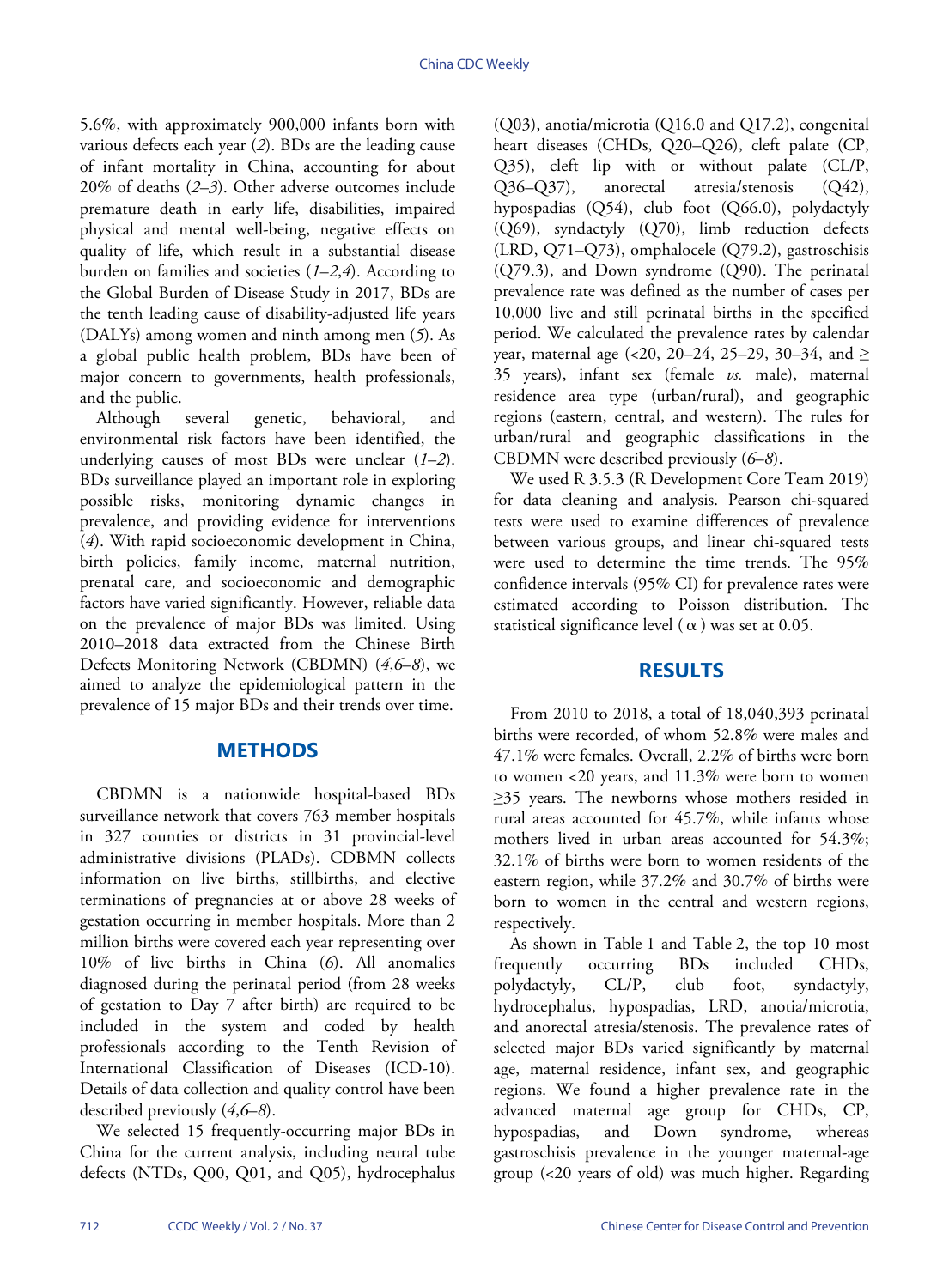| Item                                                                                                                                                                                                                                                                                                                                                                                    |                     |                     | Maternal age at delivery (years) |                     |                    | Infant sex          |                     | Total               |
|-----------------------------------------------------------------------------------------------------------------------------------------------------------------------------------------------------------------------------------------------------------------------------------------------------------------------------------------------------------------------------------------|---------------------|---------------------|----------------------------------|---------------------|--------------------|---------------------|---------------------|---------------------|
|                                                                                                                                                                                                                                                                                                                                                                                         | $\sqrt{2}$          | $20 - 24$           | $25 - 29$                        | $30 - 34$           | $\geq 35$          | Female              | Male                |                     |
| NTDs                                                                                                                                                                                                                                                                                                                                                                                    | $8.9(8.0 - 9.8)$    | $3.9(3.8 - 4.2)$    | $2.0(1.9 - 2.1)$                 | $2.1(2.0 - 2.3)$    | $3.1(2.9 - 3.4)$   | $3.1(3.0 - 3.2)$    | $2.3(2.3 - 2.5)$    | $2.7(2.7-2.8)$      |
| Anencephalus                                                                                                                                                                                                                                                                                                                                                                            | $2.9(2.4 - 3.4)$    | $1.0(0.9 - 1.1)$    | $0.5(0.4-0.5)$                   | $0.5(0.4 - 0.6)$    | $0.8(0.7-0.9)$     | $0.8(0.7-0.9)$      | $0.5(0.5-0.6)$      | $0.7(0.6-0.7)$      |
| Spina Bifida                                                                                                                                                                                                                                                                                                                                                                            | $4.8(4.2 - 5.6)$    | $2.4(2.3 - 2.6)$    | $1.3(1.2 - 1.4)$                 | $1.3(1.2 - 1.4)$    | $1.9(1.7 - 2.1)$   | $1.8(1.8 - 1.9)$    | $1.5(1.4 - 1.6)$    | $1.7(1.6 - 1.7)$    |
| Encephalocele                                                                                                                                                                                                                                                                                                                                                                           | $1.2(0.9 - 1.6)$    | $0.6(0.5-0.7)$      | $0.3(0.3 - 0.3)$                 | $0.3(0.3 - 0.4)$    | $0.4(0.3 - 0.5)$   | $0.4(0.4-0.5)$      | $0.3(0.3 - 0.4)$    | $0.4(0.4-0.4)$      |
| Hydrocephalus                                                                                                                                                                                                                                                                                                                                                                           | $8.7(7.8-9.6)$      | $6.2(5.9 - 6.4)$    | $4.6(4.4 - 4.7)$                 | $4.7(4.5 - 4.9)$    | $5.4(5.1 - 5.8)$   | $4.6(4.5 - 4.8)$    | $5.5(5.4-5.7)$      | $5.1(5.0 - 5.2)$    |
| Anotia/microtia                                                                                                                                                                                                                                                                                                                                                                         | $2.9(2.4 - 3.5)$    | $2.7(2.6 - 2.9)$    | $2.7(2.6 - 2.9)$                 | $3.0(2.8 - 3.1)$    | $3.3(3.0-3.5)$     | $2.4(2.3 - 2.5)$    | $3.3(3.2 - 3.4)$    | $2.9(2.8-2.9)$      |
| CHDS                                                                                                                                                                                                                                                                                                                                                                                    | 45.8(43.8-48.0)     | 47.7(47.0-48.4)     | 57.7(57.2-58.2)                  | 64.4(63.6-65.1)     | 76.4(75.2-77.6)    | 57.8(57.3-58.3)     | $60.3(59.8 - 60.8)$ | 59.2(58.9-59.6)     |
| TGA                                                                                                                                                                                                                                                                                                                                                                                     | $0.7(0.4 - 1.0)$    | $0.7(0.6 - 0.8)$    | $0.8(0.7 - 0.8)$                 | $0.8(0.8-0.9)$      | $1.0(0.9 - 1.2)$   | $0.6(0.5-0.6)$      | $1.0(1.0 - 1.1)$    | $0.8(0.8-0.9)$      |
| <b>USD</b>                                                                                                                                                                                                                                                                                                                                                                              | $8.0(7.2 - 8.9)$    | $9.2(8.9 - 9.5)$    | $11.3(11.1 - 11.5)$              | $12.7(12.3 - 13.0)$ | $5.9(15.3 - 16.4)$ | $12.3(12.1 - 12.5)$ | $11.1(10.9 - 11.3)$ | $11.7(11.5 - 11.8)$ |
| ASD                                                                                                                                                                                                                                                                                                                                                                                     | 29.3(27.7-31.0)     | 28.6(28.1-29.2)     | 36.3(35.9-36.8)                  | 41.0(40.5-41.7)     | 48.7(47.8-49.7)    | 36.1(35.7-36.5)     | 38.2(37.8-38.6)     | 37.2(36.9-37.5)     |
| AVSD                                                                                                                                                                                                                                                                                                                                                                                    | $1.8(1.4 - 2.3)$    | $1.6(1.5 - 1.7)$    | $1.6(1.5 - 1.7)$                 | $1.7(1.6 - 1.8)$    | $2.2(2.0 - 2.4)$   | $1.8(1.7 - 1.9)$    | $1.6(1.5 - 1.7)$    | $1.7(1.6 - 1.8)$    |
| TOF                                                                                                                                                                                                                                                                                                                                                                                     | $0.9(0.6 - 1.3)$    | $1.3(1.2 - 1.4)$    | $1.2(1.1 - 1.3)$                 | $1.4(1.3 - 1.5)$    | $2.0(1.8 - 2.2)$   | $1.2(1.2 - 1.3)$    | $1.4(1.4-1.5)$      | $1.3(1.3 - 1.4)$    |
| PDA                                                                                                                                                                                                                                                                                                                                                                                     | $15.3(14.2 - 16.6)$ | $15.7(15.3 - 16.1)$ | 20.1(19.8-20.4)                  | $22.4(22.0 - 22.8)$ | 26.8(26.1-27.5)    | 19.7(19.4-20.0)     | $21.1(20.8 - 21.4)$ | 20.4(20.2-20.6)     |
| දි                                                                                                                                                                                                                                                                                                                                                                                      | $2.3(1.8 - 2.8)$    | $2.4(2.3 - 2.6)$    | $2.6(2.5 - 2.8)$                 | $2.7(2.6 - 2.9)$    | $2.9(2.7 - 3.2)$   | $3.3(3.2 - 3.4)$    | $2.1(2.0 - 2.2)$    | $2.6(2.6 - 2.7)$    |
| CLIP                                                                                                                                                                                                                                                                                                                                                                                    | $16.5(15.3 - 17.8)$ | $11.0(10.7 - 11.4)$ | $6.8(6.6 - 7.0)$                 | $7.0(6.7 - 7.2)$    | $9.3(8.9-9.7)$     | $6.8(6.6 - 7.0)$    | $9.4(9.2 - 9.6)$    | $8.2(8.1 - 8.4)$    |
| $\vec{c}$                                                                                                                                                                                                                                                                                                                                                                               | $6.0(5.2 - 6.8)$    | $4.3(4.1 - 4.6)$    | $2.9(2.8 - 3.0)$                 | $3.0(2.8 - 3.1)$    | $3.6(3.4 - 3.9)$   | $2.8(2.7-3.0)$      | $3.8(3.7 - 3.9)$    | $3.3(3.3-3.4)$      |
| 오<br>건                                                                                                                                                                                                                                                                                                                                                                                  | $10.6(9.6 - 11.6)$  | $6.7(6.4 - 6.9)$    | $4.0(3.8 - 4.1)$                 | $4.0(3.8 - 4.2)$    | $5.6(5.3 - 6.0)$   | $3.9(3.8 - 4.1)$    | $5.7(5.5-5.8)$      | $4.9(4.8 - 5.0)$    |
| Anorectal atresia/stenosis                                                                                                                                                                                                                                                                                                                                                              | $3.2(2.7 - 3.8)$    | $2.9(2.7 - 3.0)$    | $2.5(2.4 - 2.7)$                 | $2.8(2.7 - 3.0)$    | $3.7(3.4 - 4.0)$   | $1.9(1.8 - 2.0)$    | $3.5(3.4 - 3.7)$    | $2.8(2.8-2.9)$      |
| Hypospadias <sup>§</sup>                                                                                                                                                                                                                                                                                                                                                                | $3.8(3.2 - 4.4)$    | $4.0(3.9 - 4.3)$    | $4.9(4.7 - 5.0)$                 | $5.6(5.4 - 5.9)$    | $6.7(6.3 - 7.0)$   |                     | $9.6(9-9.8)$        | $5.1(5.0 - 5.2)$    |
| Club foot                                                                                                                                                                                                                                                                                                                                                                               | $9.4(8.4 - 10.4)$   | $6.5(6.2 - 6.8)$    | $5.7(5.5-5.8)$                   | $5.5(5.3 - 5.7)$    | $6.3(6.0 - 6.7)$   | $5.7(5.6-5.9)$      | $6.1(6.0 - 6.3)$    | $5.9(5.8 - 6.1)$    |
| Polydactyly                                                                                                                                                                                                                                                                                                                                                                             | 23.0(21.6-24.5)     | $17.7(17.3 - 18.1)$ | $17.1(16.8 - 17.4)$              | $17.0(16.6 - 17.4)$ | $8.6(18.0 - 19.2)$ | $14.2(13.9 - 14.4)$ | 20.4(20.1-20.7)     | $17.5(17.3 - 17.7)$ |
| Syndactyly                                                                                                                                                                                                                                                                                                                                                                              | $5.9(5.1 - 6.7)$    | $5.2(4.9 - 5.4)$    | $5.6(5.5-5.8)$                   | $6.0(5.8 - 6.3)$    | $5.7(5.4 - 6.1)$   | $4.9(4.7 - 5.0)$    | $6.3(6.2 - 6.5)$    | $5.7(5.5-5.8)$      |
| RD                                                                                                                                                                                                                                                                                                                                                                                      | $4.8(4.1 - 5.5)$    | $3.6(3.5 - 3.9)$    | $3.0(2.9 - 3.1)$                 | $3.1(3.0 - 3.3)$    | $4.0(3.7 - 4.2)$   | $2.9(2.8 - 3.0)$    | $3.5(3.4 - 3.7)$    | $3.3(3.2 - 3.4)$    |
| Omphalocele <sup>†</sup>                                                                                                                                                                                                                                                                                                                                                                | $1.5(1.1 - 1.9)$    | $0.9(0.8 - 1.0)$    | $0.8(0.8-0.9)$                   | $1.0(0.9 - 1.1)$    | $1.5(1.4 - 1.7)$   | $1.0(0.9-1.0)$      | $0.9(0.9-1.0)$      | $(0.1 - 0.0001)$    |
| Gastroschisis <sup>†</sup>                                                                                                                                                                                                                                                                                                                                                              | $5.3(4.6 - 6.1)$    | $1.6(1.5 - 1.7)$    | $0.5(0.4-0.5)$                   | $0.4(0.3 - 0.5)$    | $0.6(0.5-0.7)$     | $0.7(0.7-0.8)$      | $0.8(0.7-0.9)$      | $0.8(0.8-0.8)$      |
| Down syndrome                                                                                                                                                                                                                                                                                                                                                                           | $0.6(0.4 - 0.9)$    | $0.8(0.7-0.9)$      | $1.0(0.9 - 1.1)$                 | $1.3(1.2 - 1.5)$    | $4.7(4.4 - 5.0)$   | $1.3(1.2 - 1.4)$    | $1.6(1.5 - 1.7)$    | $1.5(1.4 - 1.5)$    |
| defect; AVSD=atrioventricular septal defect; TOF=tetralogy of Fallot; PDA=patent ductus arteriosus; CP=cleft palate; CL/P=cleft lip with or without palate; CL=cleft lip without palate;<br>Abbreviations: Cl=confidence interval; NTDs=neural tube defects; CHDs=congenital heart diseases; TGA=transposition of great arteries; VSD=ventricular septal defect; ASD=atrial septal<br>ţ |                     |                     |                                  |                     |                    |                     |                     |                     |

TABLE 1. Prevalence\* (95% CI) of selected major birth defects by maternal age and infant sex in China, 2010-2018. TABLE 1. Prevalence\* (95% CI) of selected major birth defects by maternal age and infant sex in China, 2010–2018.

CLP=cleft lip with palate; LRD=limb reduction defects. \* Per 10,000 perinatal births. CLP=cleft lip with palate; LRD=limb reduction defects.<br>\* Per 10,000 perinatal births.<br>† Except omphalocele and gastroschisis, all selected major birth defects varied significantly by infant sex (p<0.01); All selected majo

Except omphalocele and gastroschisis, all selected major birth defects varied significantly by infant sex (*p*<0.01); All selected major birth defects varied significantly by maternal age

(*p*<0.01). §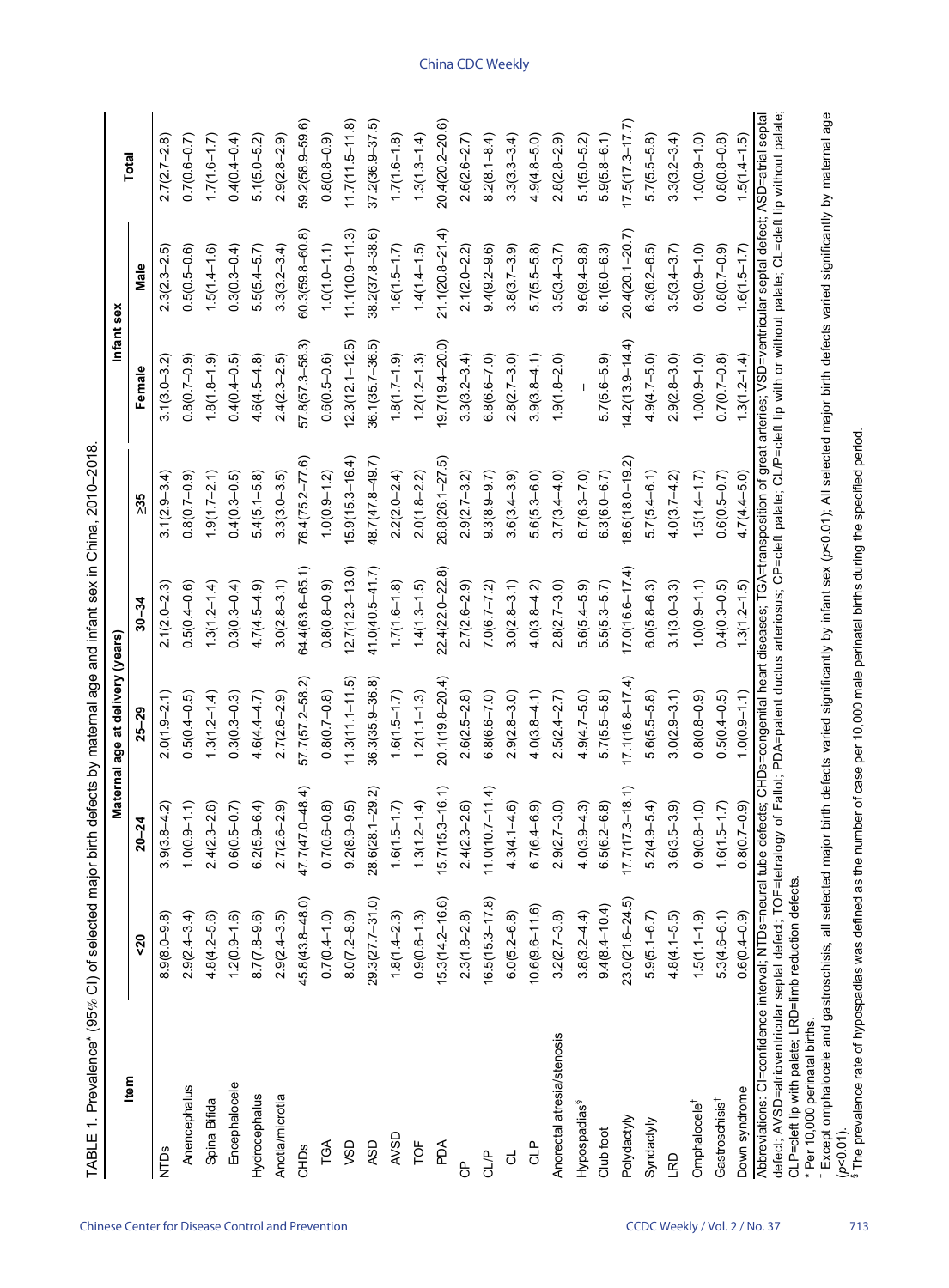| Item                       | <b>Maternal residence</b> |                     |                     | <b>Geographic location</b> |                     | <b>Total</b>        |
|----------------------------|---------------------------|---------------------|---------------------|----------------------------|---------------------|---------------------|
|                            | Urban                     | Rural               | Eastern             | Central                    | Western             |                     |
| <b>NTDs</b>                | $1.6(1.5 - 1.7)$          | $4.0(3.9 - 4.2)$    | $1.5(1.4 - 1.6)$    | $2.8(2.6 - 2.9)$           | $3.9(3.8 - 4.1)$    | $2.7(2.7-2.8)$      |
| Anencephalus               | $0.4(0.3 - 0.4)$          | $1.0(1.0 - 1.1)$    | $0.4(0.3 - 0.4)$    | $0.5(0.5 - 0.6)$           | $1.1(1.1 - 1.2)$    | $0.7(0.6 - 0.7)$    |
| Spina Bifida               | $1.0(1.0 - 1.1)$          | $2.4(2.3 - 2.5)$    | $1.0(0.9 - 1.1)$    | $1.9(1.8 - 2.0)$           | $2.1(2.0 - 2.3)$    | $1.7(1.6 - 1.7)$    |
| Encephalocele              | $0.2(0.2 - 0.3)$          | $0.6(0.5 - 0.6)$    | $0.2(0.2 - 0.2)$    | $0.4(0.3 - 0.4)$           | $0.6(0.6 - 0.7)$    | $0.4(0.4 - 0.4)$    |
| Hydrocephalus              | $4.6(4.5 - 4.8)$          | $5.7(5.5 - 5.9)$    | $4.4(4.2 - 4.6)$    | $5.4(5.3 - 5.6)$           | $5.5(5.3 - 5.7)$    | $5.1(5.0 - 5.2)$    |
| Anotia/microtia            | $3.2(3.1 - 3.3)$          | $2.5(2.4 - 2.6)$    | $2.9(2.8 - 3.0)$    | $2.3(2.2 - 2.4)$           | $3.5(3.3 - 3.7)$    | $2.9(2.8 - 2.9)$    |
| <b>CHDs</b>                | 71.8(71.3-72.4)           | 44.2(43.8-44.7)     | 74.3(73.6-75.0)     | $50.2(49.7 - 50.8)$        | 54.3(53.7-54.9)     | 59.2(58.9-59.6)     |
| <b>TGA</b>                 | $0.9(0.9 - 1.0)$          | $0.6(0.6 - 0.7)$    | $1.3(1.2 - 1.4)$    | $0.7(0.6 - 0.8)$           | $0.4(0.4 - 0.5)$    | $0.8(0.8 - 0.9)$    |
| <b>VSD</b>                 | $14.2(14.0 - 14.4)$       | $8.6(8.4 - 8.8)$    | $17.2(16.8 - 17.5)$ | $9.3(9.1 - 9.5)$           | $8.8(8.5 - 9.0)$    | $11.7(11.5 - 11.8)$ |
| <b>ASD</b>                 | 45.5(45.1-46.0)           | $27.3(27.0 - 27.7)$ | 44.7(44.2-45.3)     | $32.6(32.1 - 33.0)$        | $35.0(34.5 - 35.5)$ | $37.2(36.9 - 37.5)$ |
| <b>AVSD</b>                | $2.0(1.9 - 2.1)$          | $1.3(1.3 - 1.4)$    | $1.4(1.3 - 1.5)$    | $1.4(1.3 - 1.5)$           | $2.4(2.2 - 2.5)$    | $1.7(1.6 - 1.8)$    |
| <b>TOF</b>                 | $1.5(1.4 - 1.6)$          | $1.1(1.1 - 1.2)$    | $1.7(1.6 - 1.9)$    | $1.4(1.3 - 1.5)$           | $0.9(0.8 - 0.9)$    | $1.3(1.3 - 1.4)$    |
| <b>PDA</b>                 | $25.3(25.0 - 25.6)$       | 14.6(14.4-14.9)     | 28.1(27.7-28.5)     | $15.8(15.5 - 16.1)$        | $18.1(17.7 - 18.4)$ | 20.4(20.2-20.6)     |
| <b>CP</b>                  | $3.0(2.9 - 3.1)$          | $2.2(2.1 - 2.3)$    | $3.4(3.3 - 3.6)$    | $2.2(2.1 - 2.3)$           | $2.3(2.2 - 2.4)$    | $2.6(2.6 - 2.7)$    |
| CL/P                       | $6.3(6.1 - 6.5)$          | $10.5(10.3 - 10.7)$ | $6.4(6.2 - 6.6)$    | $8.6(8.4 - 8.8)$           | $9.7(9.4 - 9.9)$    | $8.2(8.1 - 8.4)$    |
| <b>CL</b>                  | $2.8(2.7 - 2.9)$          | $4.0(3.8 - 4.1)$    | $2.8(2.7 - 3.0)$    | $3.4(3.2 - 3.5)$           | $3.9(3.7 - 4.1)$    | $3.3(3.3 - 3.4)$    |
| <b>CLP</b>                 | $3.5(3.4 - 3.6)$          | $6.5(6.4 - 6.7)$    | $3.5(3.4 - 3.7)$    | $5.2(5.1 - 5.4)$           | $5.8(5.6 - 6.0)$    | $4.9(4.8 - 5.0)$    |
| Anorectal atresia/stenosis | $2.9(2.8 - 3.1)$          | $2.7(2.6 - 2.8)$    | $3.0(2.8 - 3.1)$    | $2.8(2.7 - 3.0)$           | $2.7(2.5 - 2.8)$    | $2.8(2.8 - 2.9)$    |
| Hypospadias <sup>§</sup>   | $6.3(6.1 - 6.4)$          | $3.6(3.5 - 3.8)$    | $6.7(6.5 - 6.9)$    | $4.3(4.1 - 4.4)$           | $4.4(4.2 - 4.6)$    | $5.1(5.0 - 5.2)$    |
| Club foot                  | $5.7(5.6 - 5.9)$          | $6.2(6.1 - 6.4)$    | $6.2(6.0 - 6.4)$    | $5.1(4.9 - 5.3)$           | $6.7(6.5 - 6.9)$    | $5.9(5.8 - 6.1)$    |
| Polydactyly                | 18.9(18.6-19.2)           | 15.8(15.6-16.1)     | $18.0(17.6 - 18.3)$ | $16.4(16.1 - 16.7)$        | 18.3(18.0-18.7)     | $17.5(17.3 - 17.7)$ |
| Syndactyly                 | $6.7(6.5 - 6.8)$          | $4.4(4.3 - 4.6)$    | $6.8(6.6 - 7.0)$    | $5.1(5.0 - 5.3)$           | $5.1(4.9 - 5.3)$    | $5.7(5.5 - 5.8)$    |
| <b>LRD</b>                 | $3.1(3.0 - 3.2)$          | $3.6(3.5 - 3.7)$    | $2.9(2.8 - 3.1)$    | $3.4(3.2 - 3.5)$           | $3.6(3.5 - 3.8)$    | $3.3(3.2 - 3.4)$    |
| Omphalocele <sup>†</sup>   | $1.0(1.0 - 1.1)$          | $1.0(0.9 - 1.0)$    | $0.9(0.9 - 1.0)$    | $1.0(0.9 - 1.0)$           | $1.1(1.0 - 1.2)$    | $1.0(0.9 - 1.0)$    |
| Gastroschisis              | $0.5(0.5 - 0.5)$          | $1.2(1.1 - 1.2)$    | $0.5(0.5 - 0.6)$    | $0.9(0.8 - 0.9)$           | $1.0(0.9 - 1.1)$    | $0.8(0.8 - 0.8)$    |
| Down syndrome              | $1.7(1.7-1.8)$            | $1.1(1.1 - 1.2)$    | $1.7(1.6 - 1.8)$    | $1.2(1.1 - 1.3)$           | $1.6(1.5 - 1.7)$    | $1.5(1.4 - 1.5)$    |

TABLE 2. Prevalence\* (95% CI) of selected major birth defects by urban-rural areas and geographic regions in China, 2010–2018.

Abbreviations: CI=confidence interval; NTDs=neural tube defects; CHDs=congenital heart diseases; TGA=transposition of great arteries; VSD=ventricular septal defect; ASD=atrial septal defect; AVSD=atrioventricular septal defect; TOF=tetralogy of Fallot; PDA=patent ductus arteriosus; CP=cleft palate; CL/P=cleft lip with or without palate; CL=cleft lip without palate; CLP=cleft lip with palate; LRD=limb reduction defects.

\* Per 10,000 perinatal births.

† Except omphalocele, all selected major birth defects varied significantly by urban-rural areas (*p*<0.01); All selected major birth defects varied significantly by geographic location (*p*<0.05 for anorectal atresia/stenosis and omphalocele; *p*<0.01 for the rest).

§ The prevalence rate of hypospadias was defined as the number of case per 10,000 male perinatal births during the specified period.

the prevalence by maternal age groups, a gradual Ushape was identified for NTDs, hydrocephalus, anotia/microtia, CL/P, club foot, polydactyly, syndactyly, LRD, anorectal atresia/stenosis and omphalocele. A higher prevalence in males was found for hydrocephalus, anotia/microtia, CHDs, CL/P, anorectal atresia/stenosis, club foot, polydactyly, syndactyly, LRD, and Down syndrome, while a higher prevalence for females was observed for NTDs and CP.

Significant urban/rural differences in prevalence

were identified for several defects. The prevalence of anotia/microtia, CHDs, CP, anorectal atresia/stenosis, hypospadias, polydactyly, syndactyly, and Down syndrome appeared higher in urban areas than in rural areas, while the prevalence of NTDs, hydrocephalus, CL/P, club foot, LRD, and gastroschisis were higher in rural areas. With respect to a geographic disparity in prevalence, the highest prevalence of CHDs, CP, anorectal atresia/stenosis, hypospadias, and syndactyly, and Down syndrome were found in the eastern region,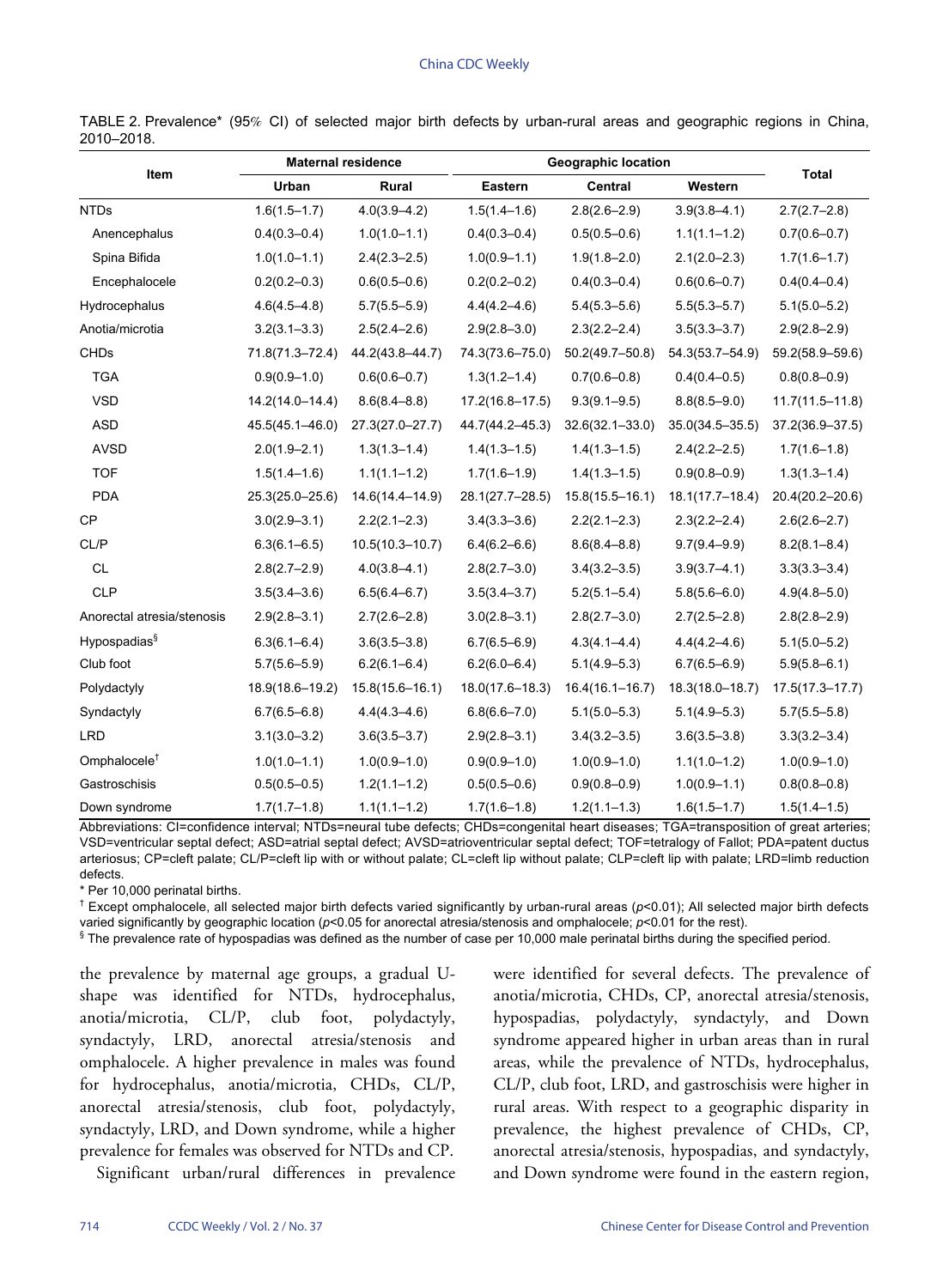whereas the highest rates of NTDs, hydrocephalus, CL/P, anotia/microtia, club foot, polydactyly, LRD, omphalocele, and gastroschisis were in the western region.

Figure 1 illustrated the time trends in the prevalence of selected BDs. The prevalence of NTDs, hydrocephalus, CL/P, LRD, omphalocele and gastroschisis decreased during 2010–2018. The defect with the largest decline in prevalence was gastroschisis, followed by NTDs and CL/P, with a decline of 78.8%, 77.3%, and 56.4%, respectively. The prevalence of CHDs, CP, polydactyly, syndactyly, hypospadias, and club foot increased. Compared with rates in 2010, the prevalence of CHDs, syndactyly, and polydactyly in 2018 increased by 171.4%, 60.7%, and 41.2%, respectively. Notably, the prevalence of anotia/

microtia, anorectal atresia/stenosis, and Down syndrome remained stable over time.

## **DISCUSSION**

Using 2010–2018 CBDMN data of over 18 million births, we described the epidemiological pattern of 15 selected major BDs at the national level, with special interests in trends over time and perinatal prevalence by maternal age, maternal residence, infant sex, and geographic region. These data will help to clarify the current epidemiological distributions of the top ten most frequent congenital anomalies in the Chinese population and will help determine the disorders and populations that should be prioritized for prevention.

Compared with previous CBDMN data, the overall



FIGURE 1. Prevalence (1/10,000 perinatal births) of selected major birth defects in China, 2010–2018. (A) Significant increasing trends in the prevalence of six types of birth defects; (B) Significant decreasing trends in the prevalence of six groups of birth defects. \* The prevalence of hypospadias was defined as the number of case per 10,000 male perinatal births during the specified period. Abbreviations: CHDs=congenital heart diseases; CP=cleft palate; CL/P=cleft lip with or without palate; NTDs=neural tube defects; LRD=limb reduction defects.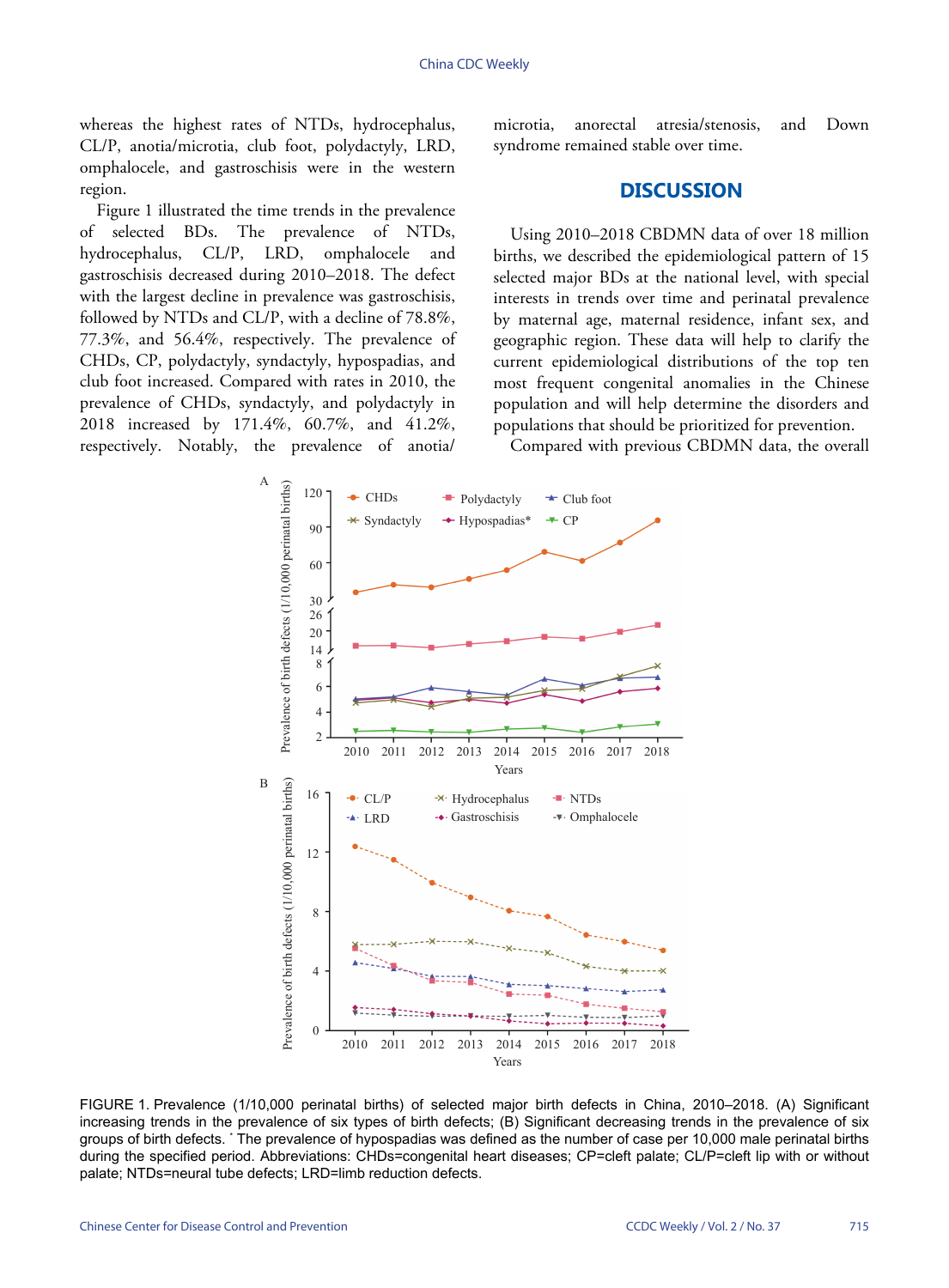prevalence of CHDs, polydactyly, syndactyly, CP and hypospadias were higher, while the rates of NTDs, hydrocephalus, LRDs, gastroschisis and Down syndrome were lower (*[2](#page-6-1)*,*[4](#page-6-3)*,*[6](#page-6-5)*–*[8](#page-6-6)*). Similar results have been noted in several recent studies in China based on provincial or local hospital-based surveillance data (*[9](#page-6-7)*–*[10](#page-6-8)*). Our prevalence data on CHDs, CL/P, hydrocephalus, hypospadias, anorectal atresia/stenosis and CP, were also comparable to those from hospitalbased monitoring systems in Israel, Japan, and Spain (*[11](#page-6-9)*). Notably, the prevalence of CHDs, CL/P, and anotia/microtia in China were higher than those in the United States and some European countries, but Down syndrome prevalence was significantly lower (*[11](#page-6-9)*–*[13](#page-6-10)*). The considerable variations among studies can be explained by ethnicity, socioeconomic factors, environmental exposures, lifestyle risk factors and heterogeneities of surveillance systems or study designs such as differences in inclusion and exclusion criteria, diagnostic capability, and follow-up time.

A growing number of epidemiological studies reveal that greater risks or higher prevalence of certain BDs happen in younger or older women. In the current analysis, we identified an U-shaped pattern for 10 types of anomalies (NTDs, CL/P, etc., Table 1), and increased prevalence of 4 defects with maternal age (CHDs, Down syndrome, CP, and hypospadias). Maternal-age-specific prevalence patterns varied by the types of BDs, which might be partially due to the changing maternal age distribution following by the implementation of the two-child policy (*[9](#page-6-7)*). In our study, significant urban-rural and geographic disparities were found for nearly all the selected BDs, which could be explained by differences in occupational exposures, socioeconomic levels, and healthcare among people living in different area types and regions. Similar findings have been noted in other reports, indicating considerable health inequalities in China (*[4](#page-6-3)*,*[6](#page-6-5)*–*[8](#page-6-6)*,*[10](#page-6-8)*). Therefore, BDs prevention and healthcare services in rural and western regions need to be further improved (*[14](#page-6-11)*).

Consistent with previous studies in China, an increasing prevalence for CHDs, CP, polydactyly, syndactyly, and hypospadias during 2010–2018 was found (*[2](#page-6-1)*,*[9](#page-6-7)*–*[10](#page-6-8)*). Indeed, the increased overall CHD prevalence can be largely attributed to substantial increases in several mild lesions (i.e. small ventricular septal defect, atrial septal defect, and patent ductus arteriosus, etc.). Improvements in diagnostic capabilities, disease screening, and the widespread use of echocardiography can lead to the earlier

identification of mild lesions or asymptomatic CHD subtypes and lead to a higher detection rate of CHDs in the perinatal period (*[9](#page-6-7)*–*[10](#page-6-8)*,*[12](#page-6-12)*–*[13](#page-6-10)*). Changes in environmental exposures like exogenous estrogenic endocrine disruptors have been reported to be associated with increased hypospadias prevalence (*[10](#page-6-8)*,*[13](#page-6-10)*), but the exact reasons for increased prevalence of CP, polydactyly, and syndactyly were unclear. The decreasing prevalence of NTDs, hydrocephalus, LRD, and gastroschisis might reflect the combined effect of strengthened primary and secondary prevention (i.e. the National Folic Acid Supplementation Program and prenatal screening and diagnosis for structural malformations and Down syndrome) in China (*[2](#page-6-1)*,*[9](#page-6-7)*–*[10](#page-6-8)*). Given the high prevalence of these defects, we believe further etiological studies are needed, and postnatal care, surgical correction, rehabilitation, and social support should be strengthened.

This study was subject to some limitations. The calculation of perinatal prevalence rate in the current analysis excluded cases <28 weeks of gestation. The rates mainly reflected the effect of combinations of risk factors and primary and secondary preventions and could not be simply explained as an indicator of disease risk. Hospital-based CBDMN data may introduce referral bias, but the impact could be minimal because of the high hospital delivery rate in China  $(≥99.9%)$ (*[15](#page-6-13)*). Since the follow-up time period was relatively short (28 weeks of gestation to Day 7 after birth), CBDMN had limited ability to obtain reliable data on congenital metabolic diseases, functional abnormalities, and outcomes in the infancy period. However, considering the large sample size and wide geographic coverage, this data can well represent the epidemiological characteristics of most structural malformations in China.

In summary, we presented the prevalence patterns of 15 major BDs during 2010–2018, mainly focusing on the time trends and the prevalence of the top ten most frequently occurring structural malformations by maternal and infant characteristics. These findings will contribute to health policy making and future BDs prevention by providing important baseline references.

Acknowledgements: We thank all the colleagues from local institutions for participating in the data collection.

Conflicts of interest: The authors declare no co[mpeting interests.](https://doi.org/10.46234/ccdcw2020.195)

doi: [10.46234/ccdcw2020.195](https://doi.org/10.46234/ccdcw2020.195)

<sup>#</sup> Corresponding authors: Hanmin Liu, liuhm@scu.edu.cn; Li Dai, daili@scu.edu.cn.